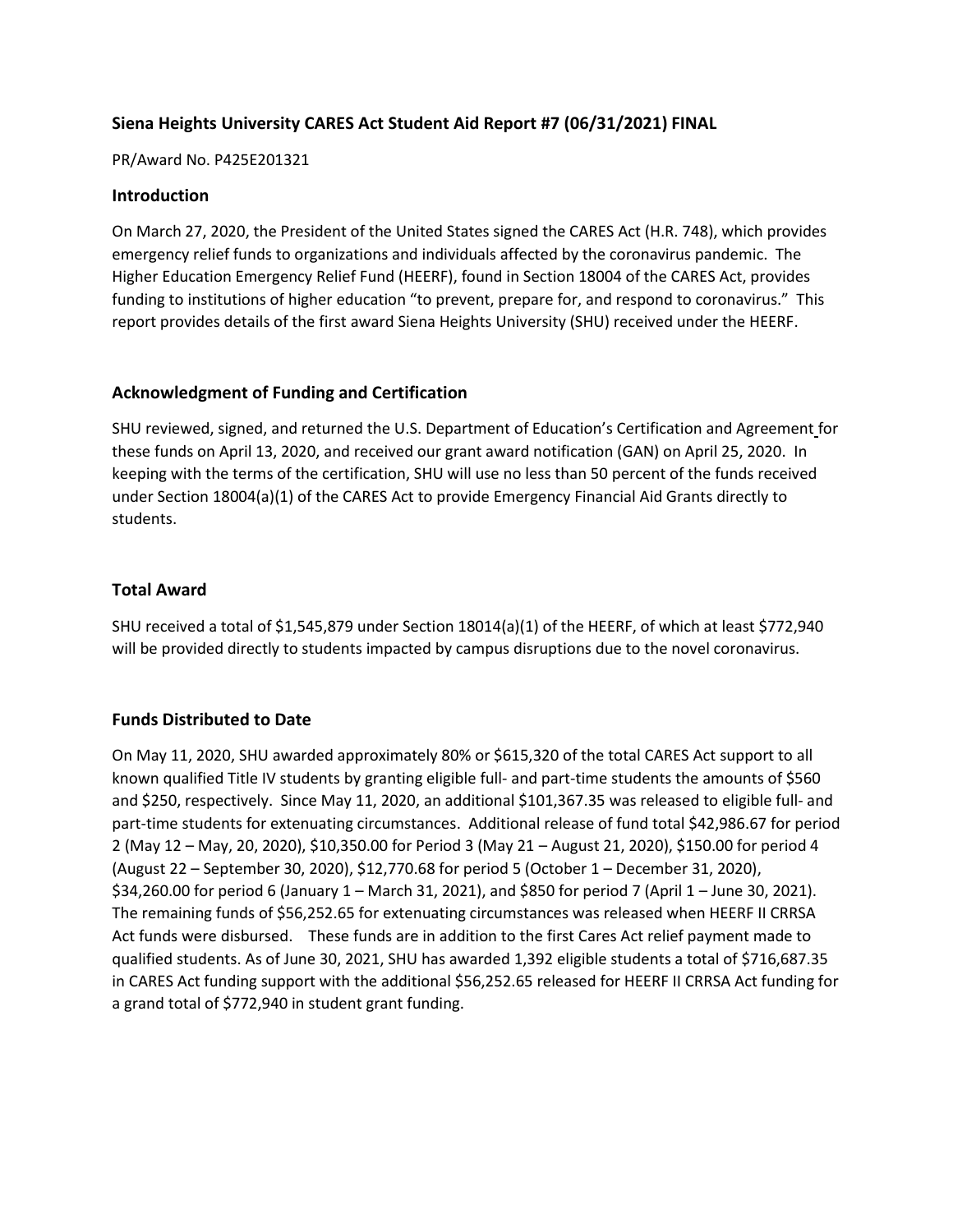## **Student Eligibility**

SHU determined a total number of 1,392 students were eligible to participate in programs under Section 484 in Title IV of the Higher Education Act of 1965, and therefore qualified to receive CARES Act emergency financial aid grants. Initially 1,163 eligible students received their grant support as of May 11, 2020. Additionally, SHU chose to hold back 20 percent or \$157,620 of the CARES Act funds for students with justified circumstances. As of June 30, 2021, 36 new eligible student and 193 prior eligible full- and part-time students have received additional CARES Act support through an application process for extenuating circumstances.

#### **Method Used to Determine Which Students Receive Aid and How Much**

SHU is committed to assisting all eligible full- and part-time students that have been impacted by the coronavirus pandemic to the greatest extent possible with the CARES Act funds to cover financial needs that include food, housing, technology, course materials, health/child care, and other related costs. The University awarded approximately 80 percent or \$615,320 of the total CARES Act support to all known Title IV eligible students by awarding and refunding all full-time students with \$560 and all part-time students with \$250 Grants on May 11, 2020. The status of full- and part-time students was based on enrollment before March 13, 2020. SHU considered degree-seeking undergraduate students enrolled in twelve (12) or more semester hours to be full-time for undergraduate and nine (9) semester hours for graduate studies. Students with credit hours of less than 12 for undergraduate and 9 for graduate are considered part-time. All refunds were processed through SHU's independent third-party vendor, BankMobile.

In addition to the standard relief payments made available to eligible students, 20 percent or \$157,620 of CARES Act support funding is being used for extenuating circumstances experienced by students in addition to the original relief payment. Students are required to apply online through an easy webbased drop-down menu application. Students determined eligible for the standard payment and students eligible for Title IV, but did not file a FAFSA, may apply for the carved out additional support. The use of the additional support is determined by a campus community committee led by the University's Dean for Students, along with a faculty member and the Director of Student Accounts.

University students not eligible for CARES Act funding are encouraged to apply for support through the Saint's Strong Fund with an online application. The fund was established specifically to assist students with emergency needs during the COVID-19 pandemic. The funding source is donations received from trustees, alumni, faculty, staff, and other friends of the University.

International, dual-enrolled, guest, non-degree seeking, non-U.S. citizen students, and domestic students who are not eligible for CARES Act funding due to issues like student loan default, felony conviction, or enrolled exclusively in online courses prior to March 13, 2020 were not eligible for CARES Act funding.